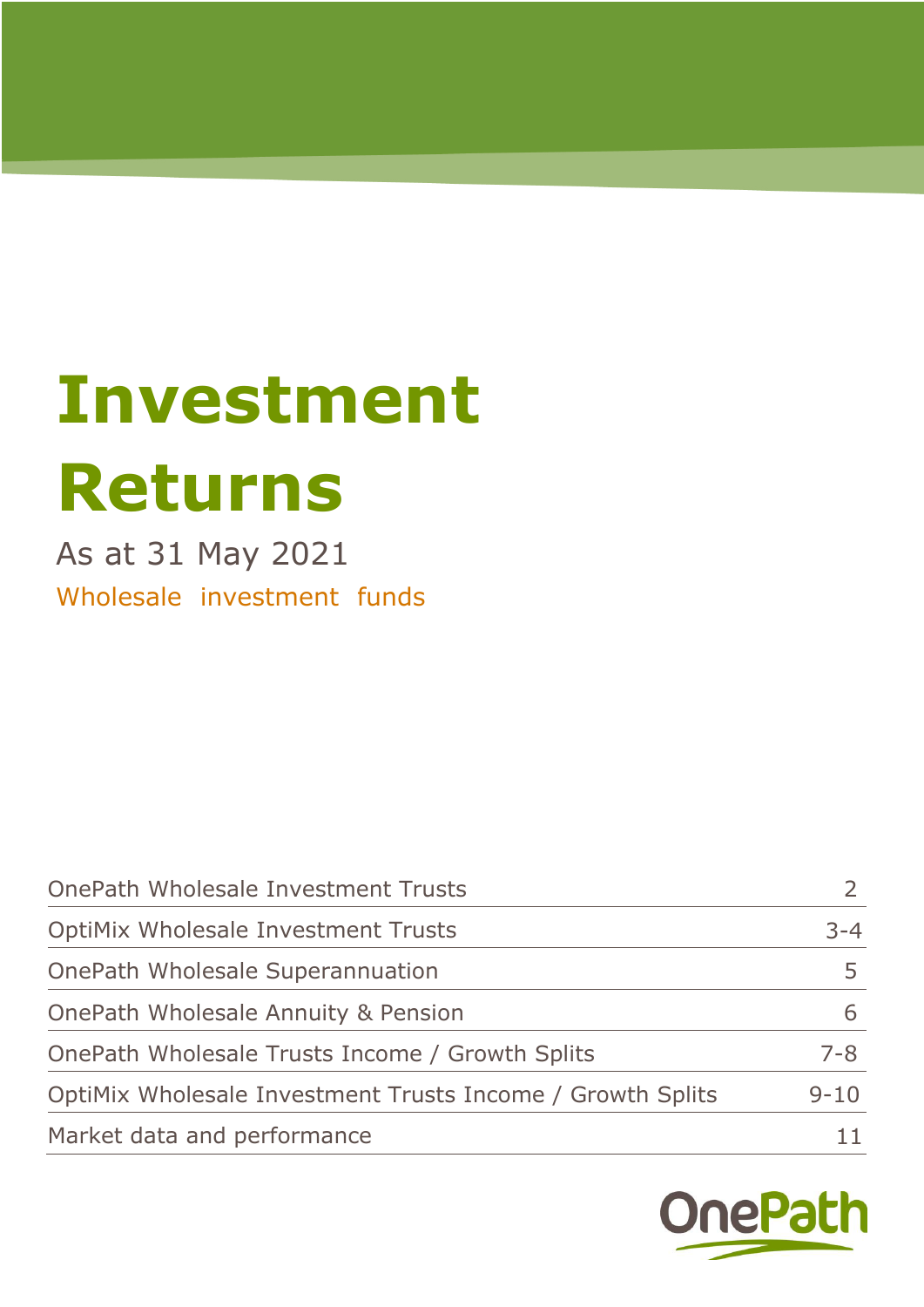<span id="page-1-0"></span>

| OnePath Wholesale Investment Trusts as at: 31 May 2021 |                          |                         |                           |                  |                   |                   |                   |                            |                                    |                                                                        |  |  |
|--------------------------------------------------------|--------------------------|-------------------------|---------------------------|------------------|-------------------|-------------------|-------------------|----------------------------|------------------------------------|------------------------------------------------------------------------|--|--|
| Profile 1 - Defensive                                  | 1 month<br>$\frac{0}{0}$ | 3 mths<br>$\frac{0}{0}$ | 6 mths<br>$\frac{0}{0}$   | 1 year<br>% p.a. | 2 years<br>% p.a. | 3 years<br>% p.a. | 5 years<br>% p.a. | 7 years<br>% p.a.          | 10 years<br>% p.a.                 | Fund start<br>date                                                     |  |  |
| OnePath Diversified Fixed Interest                     | 0.24                     | 0.91                    | $-1.58$                   | 1.77             | 2.52              | 3.82              | 3.39              | 4.07                       | 4.70                               | Apr-01                                                                 |  |  |
| Profile 2 - Conservative                               | 1 month<br>$\frac{0}{0}$ | 3 mths<br>$\frac{0}{0}$ | $6$ mths<br>$\frac{0}{0}$ | 1 year<br>% p.a. | 2 years<br>% p.a. | 3 years<br>% p.a. | 5 years<br>% p.a. | 7 years<br>% p.a.          | 10 years<br>% p.a.                 | Fund start<br>date                                                     |  |  |
| OnePath Capital Stable                                 | 0.52                     | 1.96                    | 0.75                      | 4.02             | 2.64              | 3.44              | 3.05              | 3.23                       | 4.12                               | May-98                                                                 |  |  |
| Profile 3 - Moderate                                   | 1 month<br>$\%$          | 3 mths<br>$\frac{0}{0}$ | $6$ mths<br>$\%$          | 1 year<br>% p.a. | 2 years<br>% p.a. | 3 years<br>% p.a. | 5 years<br>% p.a. | 7 years<br>% p.a.          | 10 years<br>% p.a.                 | Fund start<br>date                                                     |  |  |
| OnePath Balanced                                       | 1.11                     | 4.67                    | 5.54                      | 12.11            | 6.10              | 5.87              | 5.81              | 5.81                       | 5.97                               | Oct-96                                                                 |  |  |
| Profile 4 - Growth                                     | 1 month<br>$\frac{0}{0}$ | 3 mths<br>$\frac{0}{0}$ | 6 mths<br>$\%$            | 1 year<br>% p.a. | 2 years<br>% p.a. | 3 years<br>% p.a. | 5 years<br>% p.a. | 7 years<br>$\sqrt{9}$ p.a. | 10 years<br>% p.a.                 | Fund start<br>date                                                     |  |  |
| OnePath Diversified Credit <sup>1</sup>                | 0.07                     | 0.24                    | 0.87                      | 3.68             | 1.87              | 1.87              | 2.24              | 2.29                       | 3.06                               | Jun-04                                                                 |  |  |
| OnePath Managed Growth                                 | 1.36                     | 5.95                    | 8.11                      | 17.14            | 7.94              | 7.00              | 7.17              | 6.85                       | 6.95                               | Mar-98                                                                 |  |  |
| OnePath Tax Effective Income                           | 1.37                     | 6.58                    | 5.76                      | 18.09            | 3.70              | 5.73              | 5.15              | 5.33                       | 6.51                               | Feb-04                                                                 |  |  |
| Profile 5 - High Growth                                | 1 month<br>$\frac{0}{0}$ | 3 mths<br>$\%$          | $6$ mths<br>$\%$          | 1 year<br>% p.a. | 2 years<br>% p.a. | 3 years<br>% p.a. | 5 years<br>% p.a. | 7 years<br>% p.a.          | 10 years<br>% p.a.                 | Fund start<br>date                                                     |  |  |
| OnePath Australian Shares                              | 2.15                     | 9.44                    | 14.02                     | 29.46            | 10.79             | 9.47              | 8.01              | 5.86                       | 7.00                               | Oct-96                                                                 |  |  |
| OnePath Blue Chip Imputation                           | 2.00                     | 8.54                    | 12.48                     | 27.86            | 5.47              | 5.44              | 5.35              | 3.09                       | 5.29                               | Nov-01                                                                 |  |  |
| OnePath Emerging Companies                             | $-1.30$                  | 6.91                    | 6.26                      | 18.52            | 10.29             | 7.03              | 8.07              | 8.87                       | 8.58                               | Dec-96                                                                 |  |  |
| OnePath Geared Australian Share Index <sup>2</sup>     | 4.27                     | 16.60                   | 22.68                     | 57.15            | 13.14             | 14.00             | 13.96             | 9.23                       | 9.66                               | Jul-06                                                                 |  |  |
| OnePath Global Emerging Markets                        | 2.99                     | 3.28                    | 9.01                      | 28.82            | 10.99             | 7.32              | 11.68             | 9.07                       | 5.35                               | Nov-00                                                                 |  |  |
|                                                        |                          |                         |                           |                  |                   |                   |                   |                            |                                    |                                                                        |  |  |
| OnePath High Growth                                    | 1.57                     | 8.28                    | 11.91                     | 25.10            | 10.57             | 8.77              | 9.23              | 8.43                       | 8.56                               |                                                                        |  |  |
| <b>OnePath Property Securities</b>                     | 1.34                     | 8.21                    | 4.13                      | 23.14            | $-2.73$           | $-0.55$           | 1.57              | 6.21                       | 8.20                               |                                                                        |  |  |
| OnePath Select Leaders                                 | 2.45                     | 9.53                    | 14.29                     | 28.22            | 10.09             | 9.05              | 7.66              | 5.11                       | 6.51                               |                                                                        |  |  |
| OnePath Sustainable Investments -                      | 2.04                     | 9.83                    | 13.29                     | 31.83            | 13.80             | 13.07             | 9.82              | 7.06                       | 8.58                               |                                                                        |  |  |
| <b>Australian Shares</b><br>Closed                     | 1 month<br>$\%$          | $3$ mths                | 6 mths<br>$\%$            | $1$ year         | 2 years           | 3 years           | 5 years           | 7 years                    | 10 years                           |                                                                        |  |  |
| OnePath Protected AUS 50                               |                          | $\%$                    |                           | % p.a.           | % p.a.            | % p.a.            | % p.a.            | % p.a.                     | % p.a.<br>$\overline{\phantom{a}}$ | Oct-01<br>Jul-97<br>Apr-01<br>$Jul-01$<br>Fund start<br>date<br>Jun-09 |  |  |

 $1$  Formerly known as OnePath Diversified High Yield.

 $2$  Formerly known as OptiMix Wholesale Geared Australian Share Trust.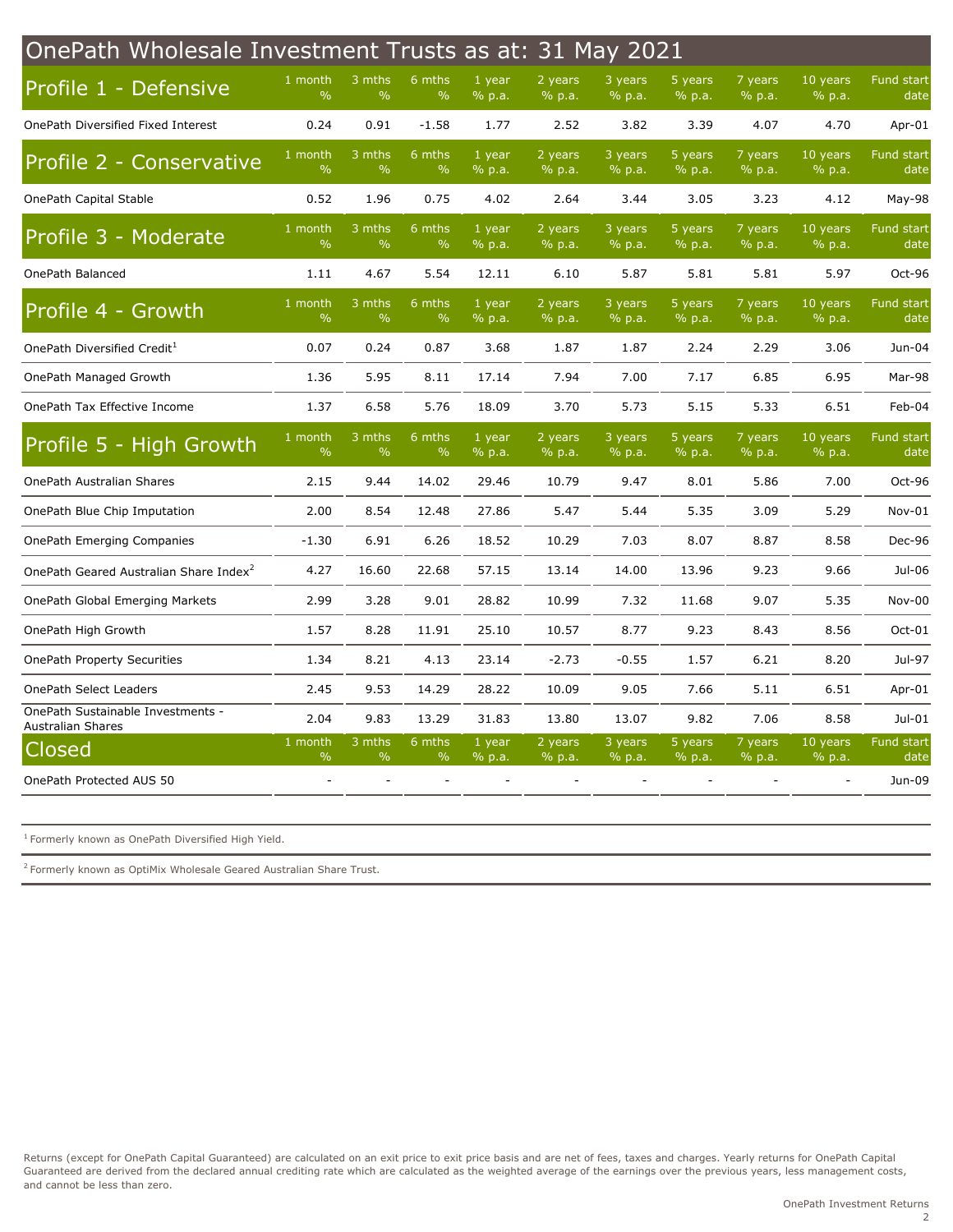<span id="page-2-0"></span>

| OptiMix Wholesale Investment Trusts as at: 31 May 2021         |                          |                         |                         |                  |                   |                   |                   |                   |        |                             |  |
|----------------------------------------------------------------|--------------------------|-------------------------|-------------------------|------------------|-------------------|-------------------|-------------------|-------------------|--------|-----------------------------|--|
| <b>Class A Units</b>                                           | 1 month<br>$\frac{0}{0}$ | 3 mths<br>$\frac{0}{0}$ | 6 mths<br>$\frac{0}{0}$ | 1 year<br>% p.a. | 2 years<br>% p.a. | 3 years<br>% p.a. | 5 years<br>% p.a. | 7 years<br>% p.a. | % p.a. | 10 years Fund start<br>date |  |
| OptiMix Wholesale<br>Australian Fixed Interest                 | 0.00                     | 0.00                    | 0.00                    | 0.00             | 1.77              | 3.88              | 3.06              | 3.62              | 4.52   | Apr-08                      |  |
| <b>OptiMix Wholesale</b><br><b>Australian Shares</b>           | 1.88                     | 8.28                    | 11.16                   | 27.37            | 8.13              | 7.30              | 8.10              | 6.36              | 7.25   | Mar-04                      |  |
| <b>OptiMix Wholesale</b><br>Balanced                           | 1.35                     | 6.12                    | 8.63                    | 17.76            | 7.82              | 6.75              | 7.00              | 6.70              | 7.00   | Jun-05                      |  |
| OptiMix Wholesale<br>Conservative                              | 0.87                     | 3.33                    | 3.57                    | 8.25             | 4.62              | 4.86              | 4.59              | 4.78              | 5.23   | Jun-05                      |  |
| OptiMix Wholesale Global<br><b>Shares</b>                      | 1.12                     | 9.81                    | 11.93                   | 21.26            | 14.45             | 12.07             | 11.66             | 12.51             | 12.85  | Mar-04                      |  |
| <b>OnePath Global Smaller</b><br>Companies Shares <sup>1</sup> | 1.83                     | 9.68                    | 27.08                   | 46.22            | 23.19             | 14.39             | 14.02             | 14.05             | 14.78  | Mar-04                      |  |
| OptiMix Wholesale Growth                                       | 1.54                     | 7.30                    | 10.54                   | 21.53            | 9.03              | 7.56              | 7.93              | 7.44              | 7.75   | Jun-05                      |  |
| OptiMix Wholesale High<br>Growth                               | 1.54                     | 8.42                    | 12.32                   | 25.43            | 10.19             | 8.26              | 8.86              | 8.11              | 8.44   | Jun-05                      |  |
| <b>OptiMix Wholesale</b><br>Moderate                           | 1.11                     | 4.76                    | 5.90                    | 12.66            | 6.07              | 5.74              | 5.75              | 5.77              | 6.20   | Jun-05                      |  |
| OptiMix Wholesale Property<br>Securities                       | 0.00                     | 0.00                    | $-5.59$                 | 11.91            | $-5.72$           | $-0.30$           | 1.96              | 7.15              | 9.02   | Mar-04                      |  |
|                                                                |                          |                         |                         |                  |                   |                   |                   |                   |        |                             |  |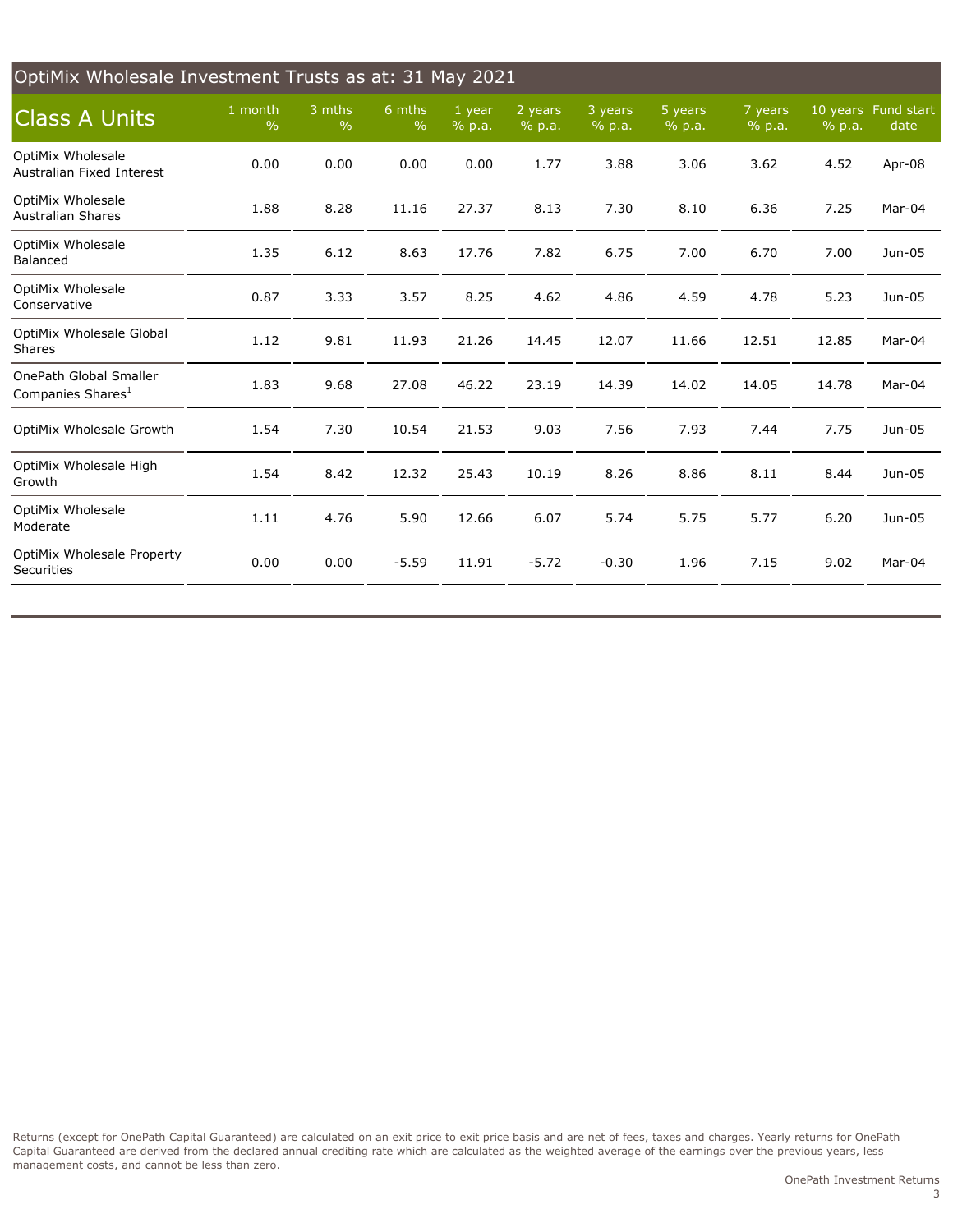| OptiMix Wholesale Investment Trusts as at: 31 May 2021 |                          |                         |                         |                    |                   |                   |                   |                   |                    |                             |
|--------------------------------------------------------|--------------------------|-------------------------|-------------------------|--------------------|-------------------|-------------------|-------------------|-------------------|--------------------|-----------------------------|
| <b>Class B Units</b>                                   | 1 month<br>$\frac{0}{0}$ | 3 mths<br>$\frac{0}{0}$ | 6 mths<br>$\frac{0}{0}$ | 1 year<br>% p.a.   | 2 years<br>% p.a. | 3 years<br>% p.a. | 5 years<br>% p.a. | 7 years<br>% p.a. | % p.a.             | 10 years Fund start<br>date |
| <b>OptiMix Wholesale</b><br>Australian Fixed Interest  | 0.31                     | 1.82                    | $-2.61$                 | 0.12               | 2.02              | 4.12              | 3.28              | 3.84              | 4.74               | Apr-08                      |
| <b>OptiMix Wholesale</b><br><b>Australian Shares</b>   | 1.89                     | 8.34                    | 11.28                   | 27.66              | 8.36              | 7.53              | 8.33              | 6.57              | 7.37               | Mar-04                      |
| OptiMix Wholesale<br>Balanced                          | 1.37                     | 6.17                    | 8.75                    | 18.00              | 8.03              | 6.96              | 7.22              | 6.92              | 7.22               | Jun-05                      |
| <b>OptiMix Wholesale</b><br>Conservative               | 0.87                     | 3.38                    | 3.66                    | 8.46               | 4.83              | 5.06              | 4.80              | 4.99              | 5.44               | Jun-05                      |
| OptiMix Wholesale Global<br><b>Shares</b>              | 1.14                     | 9.90                    | 12.07                   | 21.51              | 14.05             | 11.88             | 11.64             | 12.56             | 12.95              | Mar-04                      |
| OptiMix Wholesale Global<br><b>Smaller Companies</b>   | 1.84                     | 9.74                    | 27.21                   | 46.50              | 23.40             | 14.57             | 14.23             | 14.26             | 15.00              | Mar-04                      |
| OptiMix Wholesale Growth                               | 1.56                     | 7.35                    | 10.65                   | 21.77              | 9.25              | 7.77              | 8.15              | 7.65              | 7.97               | Jun-05                      |
| OptiMix Wholesale High<br>Growth                       | 1.56                     | 8.48                    | 12.43                   | 25.69              | 10.43             | 8.49              | 9.08              | 8.33              | 8.66               | Jun-05                      |
| OptiMix Wholesale<br>Moderate                          | 1.13                     | 4.81                    | 6.01                    | 12.88              | 6.28              | 5.95              | 5.96              | 5.98              | 6.41               | Jun-05                      |
| OptiMix Wholesale Property<br>Securities               | 2.22                     | 9.82                    | 5.20                    | 24.96              | $-0.27$           | 3.60              | 4.41              | 9.05              | 10.43              | Mar-04                      |
| <b>Closed</b>                                          | 1 month<br>$\frac{0}{0}$ | 3 mths<br>$\%$          | 6 mths<br>$\frac{0}{0}$ | $1$ year<br>% p.a. | 2 years<br>% p.a. | 3 years<br>% p.a. | 5 years<br>% p.a. | 7 years<br>% p.a. | 10 years<br>% p.a. | Fund start<br>date          |
| <b>OptiMix Wholesale</b><br>Enhanced Cash              |                          |                         |                         |                    |                   |                   |                   |                   |                    | Mar-04                      |

 $^1$  Formerly known as OptiMix Wholesale Global Smaller Companies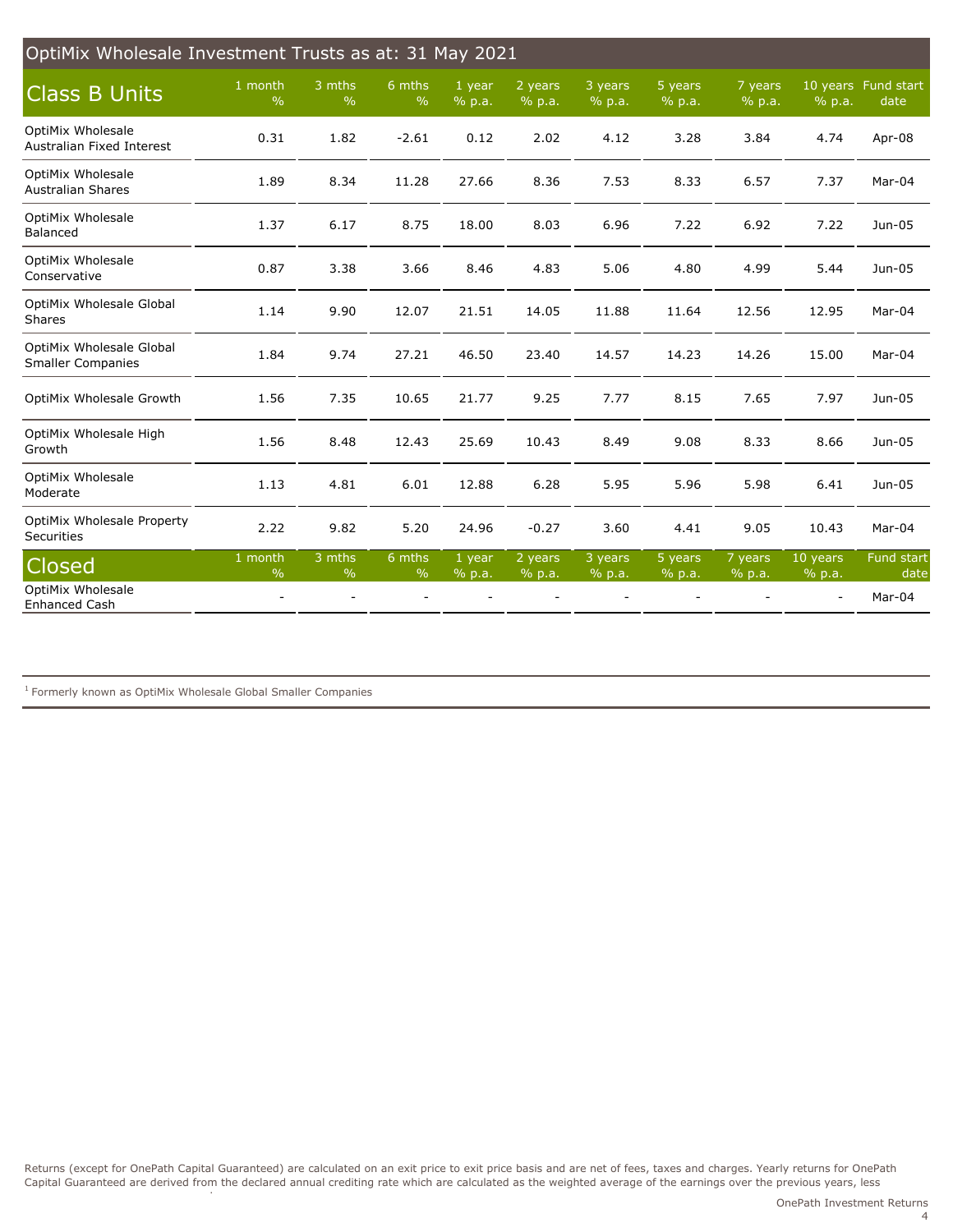<span id="page-4-0"></span>

| OnePath Wholesale Superannuation as at: 31 May 2021 |                          |                           |                         |                  |                     |                   |                   |                   |                          |                           |
|-----------------------------------------------------|--------------------------|---------------------------|-------------------------|------------------|---------------------|-------------------|-------------------|-------------------|--------------------------|---------------------------|
| <b>Profile 1 - Defensive</b>                        | 1 month<br>$\frac{0}{0}$ | 3 mths<br>$\frac{0}{0}$   | 6 mths<br>$\%$          | 1 year<br>% p.a. | 2 years<br>% p.a.   | 3 years<br>% p.a. | 5 years<br>% p.a. | 7 years<br>% p.a. | 10 years<br>% p.a.       | Fund start<br>date        |
| OnePath Cash                                        | 0.02                     | 0.06                      | 0.15                    | 0.15             | 0.29                | 0.60              | 0.77              | 1.00              | 1.47                     | Sep-91                    |
| Profile 2 - Conservative                            | 1 month<br>$\%$          | $3$ mths<br>$\frac{0}{0}$ | 6 mths<br>$\%$          | 1 year<br>% p.a. | 2 years<br>% p.a.   | 3 years<br>% p.a. | 5 years<br>% p.a. | 7 years<br>% p.a. | 10 years<br>% p.a.       | <b>Fund start</b><br>date |
| OnePath Capital Stable                              | 0.54                     | 1.90                      | 0.90                    | 3.92             | 2.59                | 3.31              | 2.90              | 3.05              | 3.84                     | Apr-88                    |
| Profile 3 - Moderate                                | 1 month<br>$\%$          | 3 mths<br>$\frac{0}{0}$   | 6 mths<br>$\%$          | 1 year<br>% p.a. | 2 years<br>% p.a.   | 3 years<br>% p.a. | 5 years<br>% p.a. | 7 years<br>% p.a. | 10 years<br>% p.a.       | Fund start<br>date        |
| OnePath Balanced                                    | 1.09                     | 4.40                      | 5.17                    | 11.08            | 5.86                | 5.60              | 5.53              | 5.60              | 5.73                     | Jul-97                    |
| Profile 4 - Growth                                  | 1 month<br>$\%$          | 3 mths<br>$\%$            | 6 mths<br>$\%$          | 1 year<br>% p.a. | 2 years<br>% p.a.   | 3 years<br>% p.a. | 5 years<br>% p.a. | 7 years<br>% p.a. | 10 years<br>% p.a.       | Fund start<br>date        |
| OnePath Managed Growth                              | 1.34                     | 5.66                      | 7.73                    | 15.81            | 7.76                | 6.85              | 6.98              | 6.79              | 6.79                     | Jul-83                    |
| Profile 5 - High Growth                             | 1 month<br>$\frac{9}{6}$ | 3 mths<br>$\frac{0}{0}$   | 6 mths<br>$\frac{9}{6}$ | 1 year<br>% p.a. | $2$ years<br>% p.a. | 3 years<br>% p.a. | 5 years<br>% p.a. | 7 years<br>% p.a. | 10 years<br>% p.a.       | Fund start<br>date        |
| OnePath Australian Shares                           | 2.34                     | 9.35                      | 15.18                   | 28.81            | 11.33               | 10.05             | 8.42              | 6.53              | 7.53                     | Feb-94                    |
| <b>Closed funds</b>                                 | 1 month<br>$\%$          | 3 mths<br>$\%$            | 6 mths<br>$\%$          | 1 year<br>$\%$   | $2$ years<br>% p.a. | 3 years<br>% p.a. | 5 years<br>% p.a. | 7 years<br>% p.a. | 10 years<br>% p.a.       | Fund start<br>date        |
| OnePath Capital Guaranteed*                         |                          |                           |                         | 1.80             | 2.10                | 2.15              | 2.67              | 3.50              | 3.48                     | Oct-89                    |
| <b>OnePath Emerging Companies</b>                   |                          |                           |                         |                  |                     |                   |                   |                   |                          | Jul-98                    |
| <b>OnePath Property Securities</b>                  |                          |                           |                         |                  |                     |                   |                   |                   | $\overline{\phantom{a}}$ | Jun-02                    |
|                                                     |                          |                           |                         |                  |                     |                   |                   |                   |                          |                           |

\* Current interim rate effective 1 July 2019 is 0.85%, this rate can be revised prospectively without notice.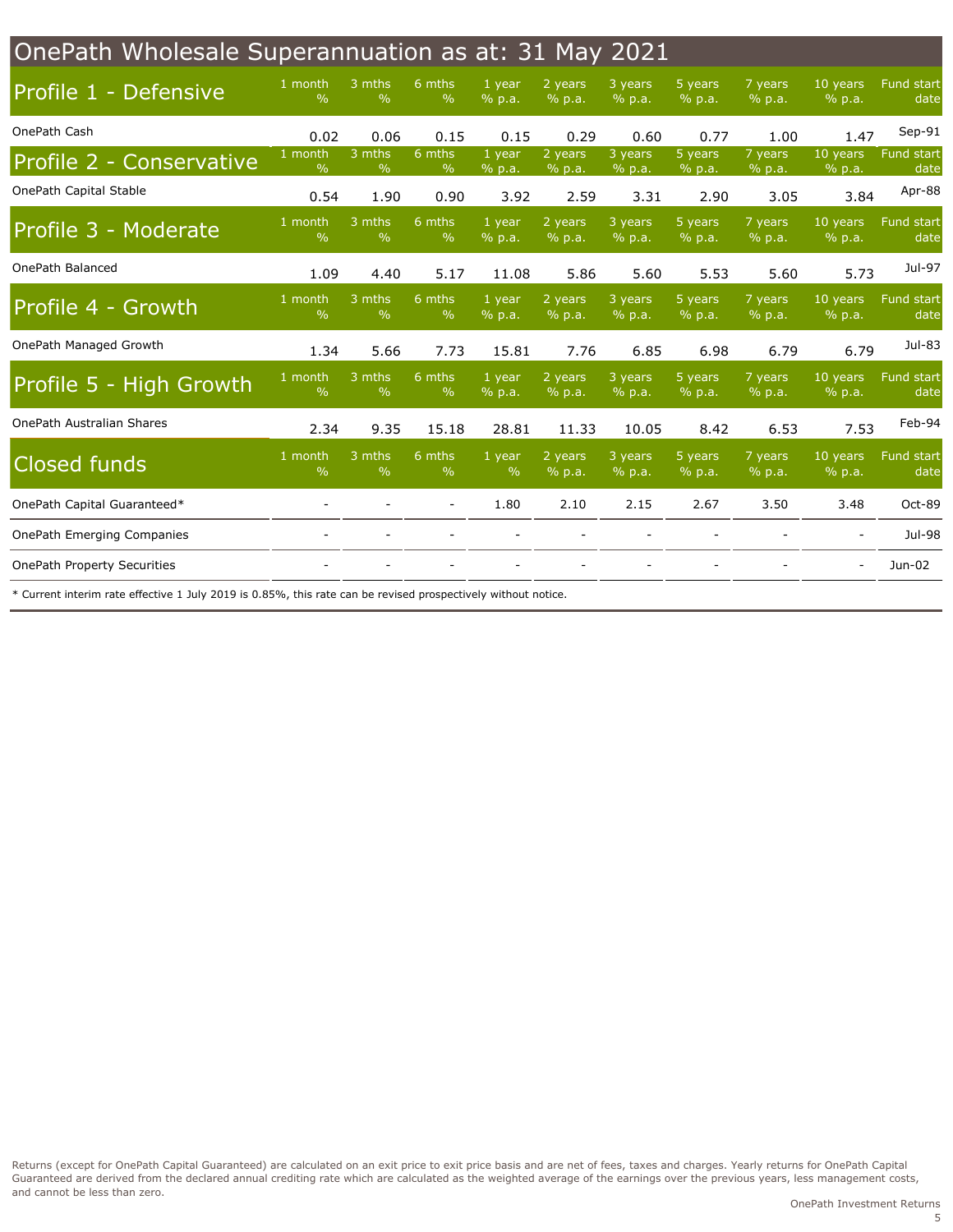<span id="page-5-0"></span>

| OnePath Wholesale Annuity & Pension as at: 31 May 2021 |                            |                         |                           |                         |                   |                   |                   |                   |                    |                       |
|--------------------------------------------------------|----------------------------|-------------------------|---------------------------|-------------------------|-------------------|-------------------|-------------------|-------------------|--------------------|-----------------------|
| Profile 1 - Defensive                                  | 1 month<br>$\frac{0}{0}$   | 3 mths<br>$\frac{0}{0}$ | 6 mths<br>$\frac{0}{0}$   | 1 year<br>% p.a.        | 2 years<br>% p.a. | 3 years<br>% p.a. | 5 years<br>% p.a. | 7 years<br>% p.a. | 10 years<br>% p.a. | Fund<br>start<br>date |
|                                                        |                            |                         |                           |                         |                   |                   |                   |                   |                    |                       |
| Profile 2 - Conservative                               | $1$ month<br>$\frac{0}{0}$ | 3 mths<br>$\frac{0}{0}$ | 6 mths<br>$\frac{0}{0}$   | 1 year<br>% p.a.        | 2 years<br>% p.a. | 3 years<br>% p.a. | 5 years<br>% p.a. | 7 years<br>% p.a. | 10 years<br>% p.a. | Fund<br>start<br>date |
| OnePath Stable                                         | 0.64                       | 2.23                    | 1.45                      | 4.94                    | 3.36              | 4.08              | 3.55              | 3.69              | 4.61               | Dec-92                |
| Profile 3 - Moderate                                   | 1 month<br>$\frac{9}{6}$   | 3 mths<br>$\frac{0}{0}$ | $6$ mths<br>$\frac{0}{0}$ | 1 year<br>% p.a.        | 2 years<br>% p.a. | 3 years<br>% p.a. | 5 years<br>% p.a. | 7 years<br>% p.a. | 10 years<br>% p.a. | Fund<br>start<br>date |
| OnePath Balanced                                       | 1.21                       | 4.94                    | 6.18                      | 13.09                   | 6.66              | 6.47              | 6.28              | 6.24              | 6.58               | Jul-92                |
| Profile 4 - Growth                                     | 1 month<br>$\frac{0}{0}$   | 3 mths<br>$\frac{0}{0}$ | 6 mths<br>$\frac{0}{0}$   | 1 year<br>% p.a.        | 2 years<br>% p.a. | 3 years<br>% p.a. | 5 years<br>% p.a. | 7 years<br>% p.a. | 10 years<br>% p.a. | Fund<br>start<br>date |
| OnePath Managed Growth                                 | 1.54                       | 6.34                    | 9.12                      | 18.51                   | 8.76              | 7.77              | 7.79              | 7.43              | 7.58               | Feb-93                |
| Profile 5 - High Growth                                | 1 month<br>$\frac{0}{0}$   | 3 mths<br>$\frac{0}{0}$ | 6 mths<br>$\%$            | 1 year<br>% p.a.        | 2 years<br>% p.a. | 3 years<br>% p.a. | 5 years<br>% p.a. | 7 years<br>% p.a. | 10 years<br>% p.a. | Fund<br>start<br>date |
|                                                        |                            |                         |                           |                         |                   |                   |                   |                   |                    |                       |
| <b>Closed funds</b>                                    | 1 month<br>$\frac{0}{0}$   | 3 mths<br>$\frac{0}{0}$ | 6 mths<br>$\frac{0}{0}$   | 1 year<br>$\frac{9}{6}$ | 2 years<br>% p.a. | 3 years<br>% p.a. | 5 years<br>% p.a. | 7 years<br>% p.a. | 10 years<br>% p.a. | Fund<br>start<br>date |
| OnePath Australian Shares                              |                            |                         |                           |                         |                   |                   |                   |                   |                    | Jul-98                |
| OnePath Cash                                           |                            |                         |                           |                         |                   |                   |                   |                   |                    | Aug-02                |
| <b>OnePath Property Securities</b>                     |                            |                         |                           |                         |                   |                   |                   |                   |                    | Jul-98                |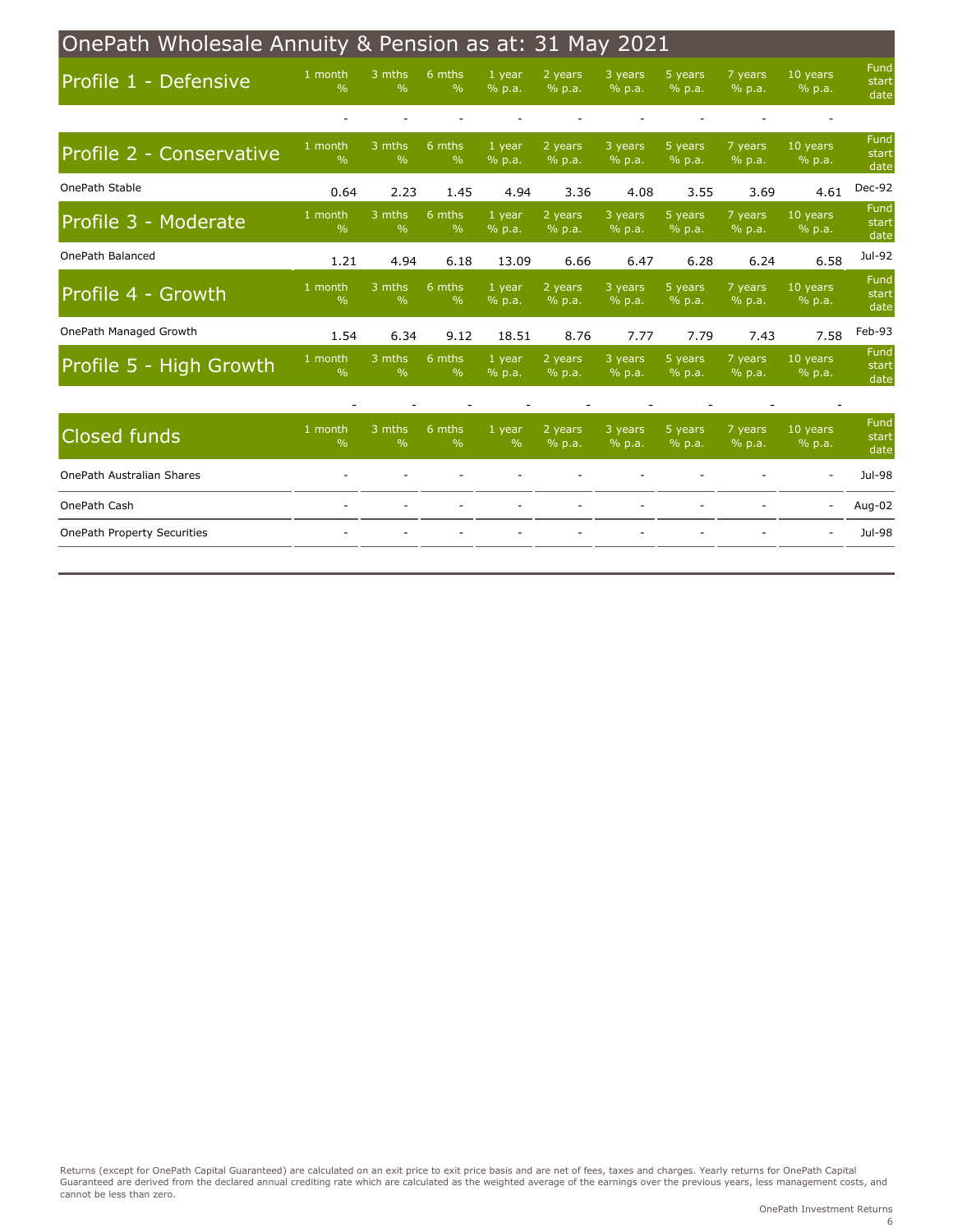<span id="page-6-0"></span>

| 1 month<br>3 mths<br>6 mths<br>1 year<br>2 years<br>3 years<br>5 years<br>7 years<br>10 years<br>Profile 1 - Defensive<br>$\%$<br>$\frac{0}{0}$<br>$\frac{0}{0}$<br>% p.a.<br>% p.a.<br>% p.a.<br>% p.a.<br>% p.a.<br>% p.a.<br>0.00<br>2.60<br>4.13<br>10.72<br>5.74<br>6.36<br>5.40<br>4.97<br>Distribution<br>7.07<br>OnePath Diversified Fixed<br>0.24<br>$-1.69$<br>$-5.71$<br>$-8.95$<br>$-4.55$<br>$-1.92$<br>$-2.97$<br>$-1.33$<br>$-0.27$<br>Growth<br>Interest<br>0.24<br>0.91<br>$-1.58$<br>1.77<br>2.52<br>3.82<br>3.39<br>4.07<br>4.70<br>Total<br>1 month<br>3 mths<br>6 mths<br>7 years<br>10 years<br>1 year<br>2 years<br>3 years<br>5 years<br>Profile 2 - Conservative<br>$\%$<br>$\frac{0}{0}$<br>% p.a.<br>% p.a.<br>$\%$<br>% p.a.<br>% p.a.<br>% p.a.<br>% p.a.<br>7.65<br>0.00<br>0.85<br>1.53<br>5.83<br>5.16<br>5.39<br>5.16<br>4.95<br>Distribution<br>OnePath Capital Stable<br>0.52<br>1.11<br>$-0.78$<br>$-3.63$<br>$-3.19$<br>$-1.72$<br>$-2.34$<br>$-1.93$<br>$-0.83$<br>Growth<br>0.52<br>1.96<br>0.75<br>4.02<br>2.64<br>3.05<br>3.23<br>4.12<br>Total<br>3.44<br>1 month<br>3 mths<br>6 mths<br>1 year<br>2 years<br>3 years<br>5 years<br>7 years<br>Profile 3 - Moderate<br>$\frac{0}{0}$<br>$\frac{0}{0}$<br>$\frac{0}{0}$<br>% p.a.<br>% p.a.<br>% p.a.<br>% p.a.<br>% p.a.<br>% p.a.<br>0.00<br>0.98<br>2.29<br>11.02<br>7.11<br>5.79<br>7.02<br>6.81<br>5.83<br>Distribution<br>OnePath Balanced<br>3.69<br>3.25<br>1.09<br>0.08<br>$-1.21$<br>$-1.00$<br>0.14<br>Growth<br>1.11<br>$-1.01$<br>4.67<br>5.54<br>12.11<br>6.10<br>5.87<br>5.81<br>5.81<br>5.97<br>Total<br>1.11<br>1 month<br>3 mths<br>6 mths<br>1 year<br>2 years<br>3 years<br>5 years<br>7 years<br>Profile 4 - Growth<br>$\%$<br>$\frac{0}{0}$<br>$\%$<br>% p.a.<br>% p.a.<br>% p.a.<br>% p.a.<br>% p.a.<br>% p.a.<br>Distribution<br>0.00<br>2.21<br>4.78<br>5.77<br>3.07<br>2.58<br>3.85<br>3.13<br>3.25<br>OnePath Diversified<br>0.07<br>$-1.97$<br>$-3.91$<br>$-0.84$<br>Growth<br>$-2.09$<br>$-1.20$<br>$-0.71$<br>$-1.61$<br>$-0.19$<br>Credit <sup>1</sup><br>0.07<br>0.24<br>0.87<br>3.68<br>1.87<br>2.29<br>3.06<br>Total<br>1.87<br>2.24<br>7.24<br>Distribution<br>0.00<br>0.97<br>2.18<br>10.81<br>7.84<br>7.08<br>8.16<br>8.90<br>OnePath Managed Growth<br>1.36<br>5.93<br>6.33<br>$-0.99$<br>$-2.05$<br>Growth<br>4.98<br>0.10<br>$-0.08$<br>$-0.29$<br>Total<br>1.36<br>5.95<br>7.00<br>7.17<br>6.85<br>6.95<br>8.11<br>17.14<br>7.94<br>Distribution<br>0.00<br>3.89<br>3.59<br>3.51<br>3.70<br>0.55<br>1.92<br>4.44<br>3.92<br>OnePath Tax Effective<br>Growth<br>1.37<br>6.03<br>3.84<br>13.65<br>$-0.19$<br>1.81<br>1.56<br>1.82<br>2.81<br>Income<br>5.15<br>Total<br>1.37<br>6.58<br>5.76<br>18.09<br>3.70<br>5.73<br>5.33<br>6.51 | OnePath Wholesale Investment Trusts (Income/Growth splits) as at: 31 May 2021 |  |  |  |  |  |  |  |  |  |  |
|-----------------------------------------------------------------------------------------------------------------------------------------------------------------------------------------------------------------------------------------------------------------------------------------------------------------------------------------------------------------------------------------------------------------------------------------------------------------------------------------------------------------------------------------------------------------------------------------------------------------------------------------------------------------------------------------------------------------------------------------------------------------------------------------------------------------------------------------------------------------------------------------------------------------------------------------------------------------------------------------------------------------------------------------------------------------------------------------------------------------------------------------------------------------------------------------------------------------------------------------------------------------------------------------------------------------------------------------------------------------------------------------------------------------------------------------------------------------------------------------------------------------------------------------------------------------------------------------------------------------------------------------------------------------------------------------------------------------------------------------------------------------------------------------------------------------------------------------------------------------------------------------------------------------------------------------------------------------------------------------------------------------------------------------------------------------------------------------------------------------------------------------------------------------------------------------------------------------------------------------------------------------------------------------------------------------------------------------------------------------------------------------------------------------------------------------------------------------------------------------------------------------------------------------------------------------------------------------------------------------------------------------------------------------------------------------------------------------------------------------------------------------------|-------------------------------------------------------------------------------|--|--|--|--|--|--|--|--|--|--|
|                                                                                                                                                                                                                                                                                                                                                                                                                                                                                                                                                                                                                                                                                                                                                                                                                                                                                                                                                                                                                                                                                                                                                                                                                                                                                                                                                                                                                                                                                                                                                                                                                                                                                                                                                                                                                                                                                                                                                                                                                                                                                                                                                                                                                                                                                                                                                                                                                                                                                                                                                                                                                                                                                                                                                                       |                                                                               |  |  |  |  |  |  |  |  |  |  |
|                                                                                                                                                                                                                                                                                                                                                                                                                                                                                                                                                                                                                                                                                                                                                                                                                                                                                                                                                                                                                                                                                                                                                                                                                                                                                                                                                                                                                                                                                                                                                                                                                                                                                                                                                                                                                                                                                                                                                                                                                                                                                                                                                                                                                                                                                                                                                                                                                                                                                                                                                                                                                                                                                                                                                                       |                                                                               |  |  |  |  |  |  |  |  |  |  |
|                                                                                                                                                                                                                                                                                                                                                                                                                                                                                                                                                                                                                                                                                                                                                                                                                                                                                                                                                                                                                                                                                                                                                                                                                                                                                                                                                                                                                                                                                                                                                                                                                                                                                                                                                                                                                                                                                                                                                                                                                                                                                                                                                                                                                                                                                                                                                                                                                                                                                                                                                                                                                                                                                                                                                                       |                                                                               |  |  |  |  |  |  |  |  |  |  |
|                                                                                                                                                                                                                                                                                                                                                                                                                                                                                                                                                                                                                                                                                                                                                                                                                                                                                                                                                                                                                                                                                                                                                                                                                                                                                                                                                                                                                                                                                                                                                                                                                                                                                                                                                                                                                                                                                                                                                                                                                                                                                                                                                                                                                                                                                                                                                                                                                                                                                                                                                                                                                                                                                                                                                                       |                                                                               |  |  |  |  |  |  |  |  |  |  |
|                                                                                                                                                                                                                                                                                                                                                                                                                                                                                                                                                                                                                                                                                                                                                                                                                                                                                                                                                                                                                                                                                                                                                                                                                                                                                                                                                                                                                                                                                                                                                                                                                                                                                                                                                                                                                                                                                                                                                                                                                                                                                                                                                                                                                                                                                                                                                                                                                                                                                                                                                                                                                                                                                                                                                                       |                                                                               |  |  |  |  |  |  |  |  |  |  |
|                                                                                                                                                                                                                                                                                                                                                                                                                                                                                                                                                                                                                                                                                                                                                                                                                                                                                                                                                                                                                                                                                                                                                                                                                                                                                                                                                                                                                                                                                                                                                                                                                                                                                                                                                                                                                                                                                                                                                                                                                                                                                                                                                                                                                                                                                                                                                                                                                                                                                                                                                                                                                                                                                                                                                                       |                                                                               |  |  |  |  |  |  |  |  |  |  |
| 10 years<br>10 years                                                                                                                                                                                                                                                                                                                                                                                                                                                                                                                                                                                                                                                                                                                                                                                                                                                                                                                                                                                                                                                                                                                                                                                                                                                                                                                                                                                                                                                                                                                                                                                                                                                                                                                                                                                                                                                                                                                                                                                                                                                                                                                                                                                                                                                                                                                                                                                                                                                                                                                                                                                                                                                                                                                                                  |                                                                               |  |  |  |  |  |  |  |  |  |  |
|                                                                                                                                                                                                                                                                                                                                                                                                                                                                                                                                                                                                                                                                                                                                                                                                                                                                                                                                                                                                                                                                                                                                                                                                                                                                                                                                                                                                                                                                                                                                                                                                                                                                                                                                                                                                                                                                                                                                                                                                                                                                                                                                                                                                                                                                                                                                                                                                                                                                                                                                                                                                                                                                                                                                                                       |                                                                               |  |  |  |  |  |  |  |  |  |  |
|                                                                                                                                                                                                                                                                                                                                                                                                                                                                                                                                                                                                                                                                                                                                                                                                                                                                                                                                                                                                                                                                                                                                                                                                                                                                                                                                                                                                                                                                                                                                                                                                                                                                                                                                                                                                                                                                                                                                                                                                                                                                                                                                                                                                                                                                                                                                                                                                                                                                                                                                                                                                                                                                                                                                                                       |                                                                               |  |  |  |  |  |  |  |  |  |  |
|                                                                                                                                                                                                                                                                                                                                                                                                                                                                                                                                                                                                                                                                                                                                                                                                                                                                                                                                                                                                                                                                                                                                                                                                                                                                                                                                                                                                                                                                                                                                                                                                                                                                                                                                                                                                                                                                                                                                                                                                                                                                                                                                                                                                                                                                                                                                                                                                                                                                                                                                                                                                                                                                                                                                                                       |                                                                               |  |  |  |  |  |  |  |  |  |  |
|                                                                                                                                                                                                                                                                                                                                                                                                                                                                                                                                                                                                                                                                                                                                                                                                                                                                                                                                                                                                                                                                                                                                                                                                                                                                                                                                                                                                                                                                                                                                                                                                                                                                                                                                                                                                                                                                                                                                                                                                                                                                                                                                                                                                                                                                                                                                                                                                                                                                                                                                                                                                                                                                                                                                                                       |                                                                               |  |  |  |  |  |  |  |  |  |  |
|                                                                                                                                                                                                                                                                                                                                                                                                                                                                                                                                                                                                                                                                                                                                                                                                                                                                                                                                                                                                                                                                                                                                                                                                                                                                                                                                                                                                                                                                                                                                                                                                                                                                                                                                                                                                                                                                                                                                                                                                                                                                                                                                                                                                                                                                                                                                                                                                                                                                                                                                                                                                                                                                                                                                                                       |                                                                               |  |  |  |  |  |  |  |  |  |  |
|                                                                                                                                                                                                                                                                                                                                                                                                                                                                                                                                                                                                                                                                                                                                                                                                                                                                                                                                                                                                                                                                                                                                                                                                                                                                                                                                                                                                                                                                                                                                                                                                                                                                                                                                                                                                                                                                                                                                                                                                                                                                                                                                                                                                                                                                                                                                                                                                                                                                                                                                                                                                                                                                                                                                                                       |                                                                               |  |  |  |  |  |  |  |  |  |  |
|                                                                                                                                                                                                                                                                                                                                                                                                                                                                                                                                                                                                                                                                                                                                                                                                                                                                                                                                                                                                                                                                                                                                                                                                                                                                                                                                                                                                                                                                                                                                                                                                                                                                                                                                                                                                                                                                                                                                                                                                                                                                                                                                                                                                                                                                                                                                                                                                                                                                                                                                                                                                                                                                                                                                                                       |                                                                               |  |  |  |  |  |  |  |  |  |  |
|                                                                                                                                                                                                                                                                                                                                                                                                                                                                                                                                                                                                                                                                                                                                                                                                                                                                                                                                                                                                                                                                                                                                                                                                                                                                                                                                                                                                                                                                                                                                                                                                                                                                                                                                                                                                                                                                                                                                                                                                                                                                                                                                                                                                                                                                                                                                                                                                                                                                                                                                                                                                                                                                                                                                                                       |                                                                               |  |  |  |  |  |  |  |  |  |  |
|                                                                                                                                                                                                                                                                                                                                                                                                                                                                                                                                                                                                                                                                                                                                                                                                                                                                                                                                                                                                                                                                                                                                                                                                                                                                                                                                                                                                                                                                                                                                                                                                                                                                                                                                                                                                                                                                                                                                                                                                                                                                                                                                                                                                                                                                                                                                                                                                                                                                                                                                                                                                                                                                                                                                                                       |                                                                               |  |  |  |  |  |  |  |  |  |  |
|                                                                                                                                                                                                                                                                                                                                                                                                                                                                                                                                                                                                                                                                                                                                                                                                                                                                                                                                                                                                                                                                                                                                                                                                                                                                                                                                                                                                                                                                                                                                                                                                                                                                                                                                                                                                                                                                                                                                                                                                                                                                                                                                                                                                                                                                                                                                                                                                                                                                                                                                                                                                                                                                                                                                                                       |                                                                               |  |  |  |  |  |  |  |  |  |  |
|                                                                                                                                                                                                                                                                                                                                                                                                                                                                                                                                                                                                                                                                                                                                                                                                                                                                                                                                                                                                                                                                                                                                                                                                                                                                                                                                                                                                                                                                                                                                                                                                                                                                                                                                                                                                                                                                                                                                                                                                                                                                                                                                                                                                                                                                                                                                                                                                                                                                                                                                                                                                                                                                                                                                                                       |                                                                               |  |  |  |  |  |  |  |  |  |  |
|                                                                                                                                                                                                                                                                                                                                                                                                                                                                                                                                                                                                                                                                                                                                                                                                                                                                                                                                                                                                                                                                                                                                                                                                                                                                                                                                                                                                                                                                                                                                                                                                                                                                                                                                                                                                                                                                                                                                                                                                                                                                                                                                                                                                                                                                                                                                                                                                                                                                                                                                                                                                                                                                                                                                                                       |                                                                               |  |  |  |  |  |  |  |  |  |  |
|                                                                                                                                                                                                                                                                                                                                                                                                                                                                                                                                                                                                                                                                                                                                                                                                                                                                                                                                                                                                                                                                                                                                                                                                                                                                                                                                                                                                                                                                                                                                                                                                                                                                                                                                                                                                                                                                                                                                                                                                                                                                                                                                                                                                                                                                                                                                                                                                                                                                                                                                                                                                                                                                                                                                                                       |                                                                               |  |  |  |  |  |  |  |  |  |  |
|                                                                                                                                                                                                                                                                                                                                                                                                                                                                                                                                                                                                                                                                                                                                                                                                                                                                                                                                                                                                                                                                                                                                                                                                                                                                                                                                                                                                                                                                                                                                                                                                                                                                                                                                                                                                                                                                                                                                                                                                                                                                                                                                                                                                                                                                                                                                                                                                                                                                                                                                                                                                                                                                                                                                                                       |                                                                               |  |  |  |  |  |  |  |  |  |  |
|                                                                                                                                                                                                                                                                                                                                                                                                                                                                                                                                                                                                                                                                                                                                                                                                                                                                                                                                                                                                                                                                                                                                                                                                                                                                                                                                                                                                                                                                                                                                                                                                                                                                                                                                                                                                                                                                                                                                                                                                                                                                                                                                                                                                                                                                                                                                                                                                                                                                                                                                                                                                                                                                                                                                                                       |                                                                               |  |  |  |  |  |  |  |  |  |  |

 $1$  Formerly known as OnePath Diversified High Yield.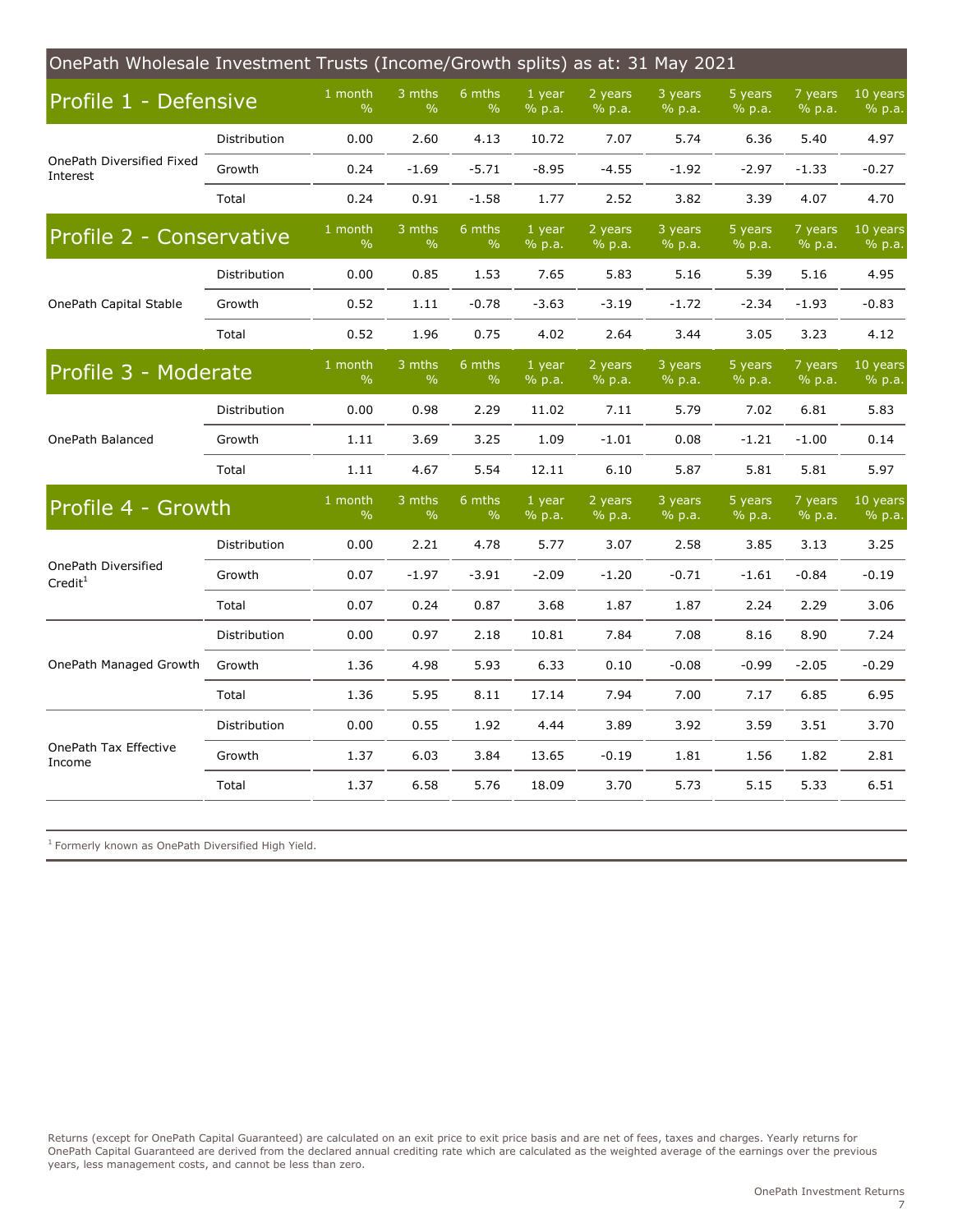| OnePath Wholesale Investment Trusts (Income/Growth splits) as at: 31 May 2021   |                          |                 |                |                         |                   |                   |                   |                   |                    |                      |  |
|---------------------------------------------------------------------------------|--------------------------|-----------------|----------------|-------------------------|-------------------|-------------------|-------------------|-------------------|--------------------|----------------------|--|
| Profile 5 - High Growth                                                         |                          | 1 month<br>$\%$ | 3 mths<br>$\%$ | 6 mths<br>$\frac{9}{6}$ | 1 year<br>% p.a.  | 2 years<br>% p.a. | 3 years<br>% p.a. | 5 years<br>% p.a. | 7 years<br>% p.a.  | $10$ years<br>% p.a. |  |
|                                                                                 | Distribution             | 0.00            | 0.86           | 1.39                    | 7.18              | 7.39              | 6.26              | 5.10              | 4.60               | 4.41                 |  |
| OnePath Australian Shares                                                       | Growth                   | 2.15            | 8.58           | 12.63                   | 22.28             | 3.40              | 3.21              | 2.91              | 1.26               | 2.59                 |  |
|                                                                                 | Total                    | 2.15            | 9.44           | 14.02                   | 29.46             | 10.79             | 9.47              | 8.01              | 5.86               | 7.00                 |  |
|                                                                                 | Distribution             | 0.00            | 1.24           | 1.93                    | 4.94              | 4.27              | 4.55              | 4.38              | 4.30               | 4.48                 |  |
| OnePath Blue Chip<br>Imputation                                                 | Growth                   | 2.00            | 7.30           | 10.55                   | 22.92             | 1.20              | 0.89              | 0.97              | $-1.21$            | 0.81                 |  |
|                                                                                 | Total                    | 2.00            | 8.54           | 12.48                   | 27.86             | 5.47              | 5.44              | 5.35              | 3.09               | 5.29                 |  |
|                                                                                 | Distribution             | 0.00            | 0.00           | 0.37                    | 29.76             | 19.26             | 13.34             | 8.80              | 7.06               | 5.93                 |  |
| OnePath Emerging<br>Companies                                                   | Growth                   | $-1.30$         | 6.91           | 5.89                    | $-11.24$          | $-8.97$           | $-6.31$           | $-0.73$           | 1.81               | 2.65                 |  |
|                                                                                 | Total                    | $-1.30$         | 6.91           | 6.26                    | 18.52             | 10.29             | 7.03              | 8.07              | 8.87               | 8.58                 |  |
|                                                                                 | Distribution             | 0.00            | 0.00           | 0.30                    | 1.33              | 1.70              | 1.57              | 1.50              | 1.50               | 1.39                 |  |
| OnePath Global Emerging<br>Markets                                              | Growth                   | 2.99            | 3.28           | 8.71                    | 27.49             | 9.29              | 5.75              | 10.18             | 7.57               | 3.96                 |  |
|                                                                                 | Total                    | 2.99            | 3.28           | 9.01                    | 28.82             | 10.99             | 7.32              | 11.68             | 9.07               | 5.35                 |  |
|                                                                                 | Distribution             | 0.00            | 0.00           | 0.00                    | 4.59              | 4.27              | 4.21              | 4.85              | 4.53               | 4.29                 |  |
| OnePath Geared Australian<br>Share Index <sup>1</sup>                           | Growth                   | 4.27            | 16.60          | 22.68                   | 52.56             | 8.87              | 9.79              | 9.11              | 4.70               | 5.37                 |  |
|                                                                                 | Total                    | 4.27            | 16.60          | 22.68                   | 57.15             | 13.14             | 14.00             | 13.96             | 9.23               | 9.66                 |  |
|                                                                                 | Distribution             | 0.00            | 0.63           | 1.37                    | 11.71             | 9.13              | 8.91              | 8.07              | 9.38               | 7.40                 |  |
| OnePath High Growth                                                             | Growth                   | 1.57            | 7.65           | 10.54                   | 13.39             | 1.44              | $-0.14$           | 1.16              | $-0.95$            | 1.16                 |  |
|                                                                                 | Total                    | 1.57            | 8.28           | 11.91                   | 25.10             | 10.57             | 8.77              | 9.23              | 8.43               | 8.56                 |  |
|                                                                                 | Distribution             | 0.00            | 0.77           | 0.74                    | 3.46              | 3.05              | 3.61              | 3.62              | 3.64               | 4.03                 |  |
| <b>OnePath Property Securities</b>                                              | Growth                   | 1.34            | 7.44           | 3.39                    | 19.68             | $-5.78$           | $-4.16$           | $-2.05$           | 2.57               | 4.17                 |  |
|                                                                                 | Total                    | 1.34            | 8.21           | 4.13                    | 23.14             | $-2.73$           | $-0.55$           | 1.57              | 6.21               | 8.20                 |  |
|                                                                                 | Distribution             | 0.00            | 1.14           | 2.83                    | 8.65              | 6.52              | 6.21              | 5.00              | 4.45               | 4.56                 |  |
| <b>OnePath Select Leaders</b>                                                   | Growth                   | 2.45            | 8.39           | 11.46                   | 19.57             | 3.57              | 2.84              | 2.66              | 0.66               | 1.95                 |  |
|                                                                                 | Total                    | 2.45            | 9.53           | 14.29                   | 28.22             | 10.09             | 9.05              | 7.66              | 5.11               | 6.51                 |  |
|                                                                                 | Distribution             | 0.00            | 0.00           | 0.89                    | 2.70              | 3.43              | 3.71              | 3.50              | 3.32               | 3.81                 |  |
| OnePath Sustainable<br>Investments - Australian                                 | Growth                   | 2.04            | 9.83           | 12.40                   | 29.13             | 10.37             | 9.36              | 6.32              | 3.74               | 4.77                 |  |
| Shares                                                                          | Total                    | 2.04            | 9.83           | 13.29                   | 31.83             | 13.80             | 13.07             | 9.82              | 7.06               | 8.58                 |  |
| <b>Closed funds</b>                                                             | 1 month<br>$\frac{0}{0}$ | 3 mths<br>$\%$  | 6 mths<br>$\%$ | 1 year<br>$\frac{0}{0}$ | 2 years<br>% p.a. | 3 years<br>% p.a. | 5 years<br>% p.a. | 7 years<br>% p.a. | 10 years<br>% p.a. | Fund start<br>date   |  |
|                                                                                 | Distribution             |                 |                |                         |                   |                   |                   |                   |                    |                      |  |
| OnePath Protected AUS 50                                                        | Growth                   |                 |                |                         |                   |                   |                   |                   |                    |                      |  |
|                                                                                 | Total                    |                 |                |                         |                   |                   |                   |                   |                    |                      |  |
| <sup>1</sup> Formerly known as OptiMix Wholesale Geared Australian Share Trust. |                          |                 |                |                         |                   |                   |                   |                   |                    |                      |  |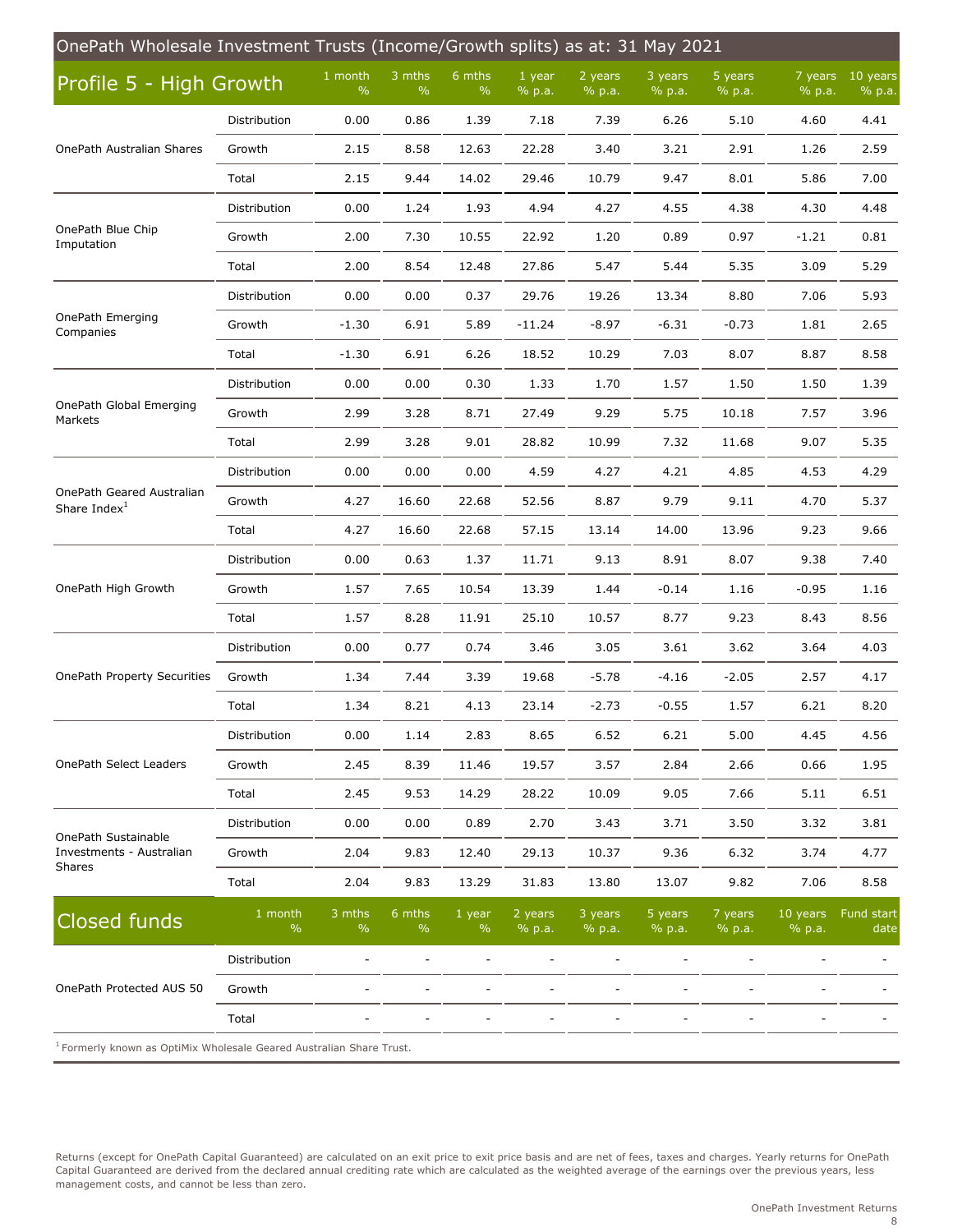<span id="page-8-0"></span>

| OptiMix Wholesale Investment Trusts (Income/Growth splits) as at: 31 May 2021 |              |                          |                         |                         |                  |                   |                   |                   |                   |                    |  |  |
|-------------------------------------------------------------------------------|--------------|--------------------------|-------------------------|-------------------------|------------------|-------------------|-------------------|-------------------|-------------------|--------------------|--|--|
| <b>Class A Units</b>                                                          |              | 1 month<br>$\frac{0}{0}$ | 3 mths<br>$\frac{0}{0}$ | 6 mths<br>$\frac{0}{0}$ | 1 year<br>% p.a. | 2 years<br>% p.a. | 3 years<br>% p.a. | 5 years<br>% p.a. | 7 years<br>% p.a. | 10 years<br>% p.a. |  |  |
|                                                                               | Distribution | 0.00                     | 0.00                    | 0.00                    | 0.00             | 1.12              | 1.93              | 3.52              | 4.12              | 4.68               |  |  |
| OptiMix Wholesale<br>Australian Fixed Interest                                | Growth       | 0.00                     | 0.00                    | 0.00                    | 0.00             | 0.65              | 1.95              | $-0.46$           | $-0.50$           | $-0.16$            |  |  |
|                                                                               | Total        | 0.00                     | 0.00                    | 0.00                    | 0.00             | 1.77              | 3.88              | 3.06              | 3.62              | 4.52               |  |  |
|                                                                               | Distribution | 0.00                     | 0.54                    | 0.98                    | 7.02             | 7.28              | 9.03              | 8.10              | 6.86              | 6.11               |  |  |
| OptiMix Wholesale<br><b>Australian Shares</b>                                 | Growth       | 1.88                     | 7.74                    | 10.18                   | 20.35            | 0.85              | $-1.73$           | 0.00              | $-0.50$           | 1.14               |  |  |
|                                                                               | Total        | 1.88                     | 8.28                    | 11.16                   | 27.37            | 8.13              | 7.30              | 8.10              | 6.36              | 7.25               |  |  |
|                                                                               | Distribution | 0.00                     | 0.82                    | 2.40                    | 12.77            | 8.56              | 8.23              | 8.30              | 6.69              | 5.82               |  |  |
| OptiMix Wholesale Balanced                                                    | Growth       | 1.35                     | 5.30                    | 6.23                    | 4.99             | $-0.74$           | $-1.48$           | $-1.30$           | 0.01              | 1.18               |  |  |
|                                                                               | Total        | 1.35                     | 6.12                    | 8.63                    | 17.76            | 7.82              | 6.75              | 7.00              | 6.70              | 7.00               |  |  |
|                                                                               | Distribution | 0.00                     | 1.19                    | 2.90                    | 9.54             | 5.73              | 4.78              | 4.93              | 4.36              | 4.36               |  |  |
| OptiMix Wholesale<br>Conservative                                             | Growth       | 0.87                     | 2.14                    | 0.67                    | $-1.29$          | $-1.11$           | 0.08              | $-0.34$           | 0.42              | 0.87               |  |  |
|                                                                               | Total        | 0.87                     | 3.33                    | 3.57                    | 8.25             | 4.62              | 4.86              | 4.59              | 4.78              | 5.23               |  |  |
|                                                                               | Distribution | 0.00                     | 1.09                    | 1.20                    | 21.38            | 40.39             | 30.32             | 23.82             | 21.57             | 16.22              |  |  |
| OptiMix Wholesale Global<br>Shares                                            | Growth       | 1.12                     | 8.72                    | 10.73                   | $-0.12$          | $-25.94$          | $-18.25$          | $-12.16$          | $-9.06$           | $-3.37$            |  |  |
|                                                                               | Total        | 1.12                     | 9.81                    | 11.93                   | 21.26            | 14.45             | 12.07             | 11.66             | 12.51             | 12.85              |  |  |
|                                                                               | Distribution | 0.00                     | 0.03                    | 0.07                    | 3.26             | 8.18              | 15.09             | 11.23             | 17.46             | 12.66              |  |  |
| OptiMix Wholesale Global<br><b>Smaller Companies</b>                          | Growth       | 1.83                     | 9.65                    | 27.01                   | 42.96            | 15.01             | $-0.70$           | 2.79              | $-3.41$           | 2.12               |  |  |
|                                                                               | Total        | 1.83                     | 9.68                    | 27.08                   | 46.22            | 23.19             | 14.39             | 14.02             | 14.05             | 14.78              |  |  |
|                                                                               | Distribution | 0.00                     | 0.91                    | 2.17                    | 12.26            | 7.39              | 5.85              | 4.80              | 4.16              | 3.83               |  |  |
| OptiMix Wholesale Growth                                                      | Growth       | 1.54                     | 6.39                    | 8.37                    | 9.27             | 1.64              | 1.71              | 3.13              | 3.28              | 3.92               |  |  |
|                                                                               | Total        | 1.54                     | 7.30                    | 10.54                   | 21.53            | 9.03              | 7.56              | 7.93              | 7.44              | 7.75               |  |  |
|                                                                               | Distribution | 0.00                     | 0.39                    | 1.33                    | 11.21            | 6.51              | 7.20              | 5.74              | 4.76              | 4.22               |  |  |
| OptiMix Wholesale High<br>Growth                                              | Growth       | 1.54                     | 8.03                    | 10.99                   | 14.22            | 3.68              | 1.06              | 3.12              | 3.35              | 4.22               |  |  |
|                                                                               | Total        | 1.54                     | 8.42                    | 12.32                   | 25.43            | 10.19             | 8.26              | 8.86              | 8.11              | 8.44               |  |  |
|                                                                               | Distribution | 0.00                     | 1.01                    | 2.63                    | 9.09             | 5.36              | 4.49              | 4.57              | 4.10              | 4.25               |  |  |
| OptiMix Wholesale<br>Moderate                                                 | Growth       | 1.11                     | 3.75                    | 3.27                    | 3.57             | 0.71              | 1.25              | 1.18              | 1.67              | 1.95               |  |  |
|                                                                               | Total        | 1.11                     | 4.76                    | 5.90                    | 12.66            | 6.07              | 5.74              | 5.75              | 5.77              | 6.20               |  |  |
|                                                                               | Distribution | 0.00                     | 0.00                    | 0.00                    | 0.20             | 0.37              | 1.48              | 3.72              | 3.87              | 4.08               |  |  |
| OptiMix Wholesale Property<br>Securities                                      | Growth       | 0.00                     | 0.00                    | $-5.59$                 | 11.71            | $-6.09$           | $-1.78$           | $-1.76$           | 3.28              | 4.94               |  |  |
|                                                                               | Total        | 0.00                     | 0.00                    | $-5.59$                 | 11.91            | $-5.72$           | $-0.30$           | 1.96              | 7.15              | 9.02               |  |  |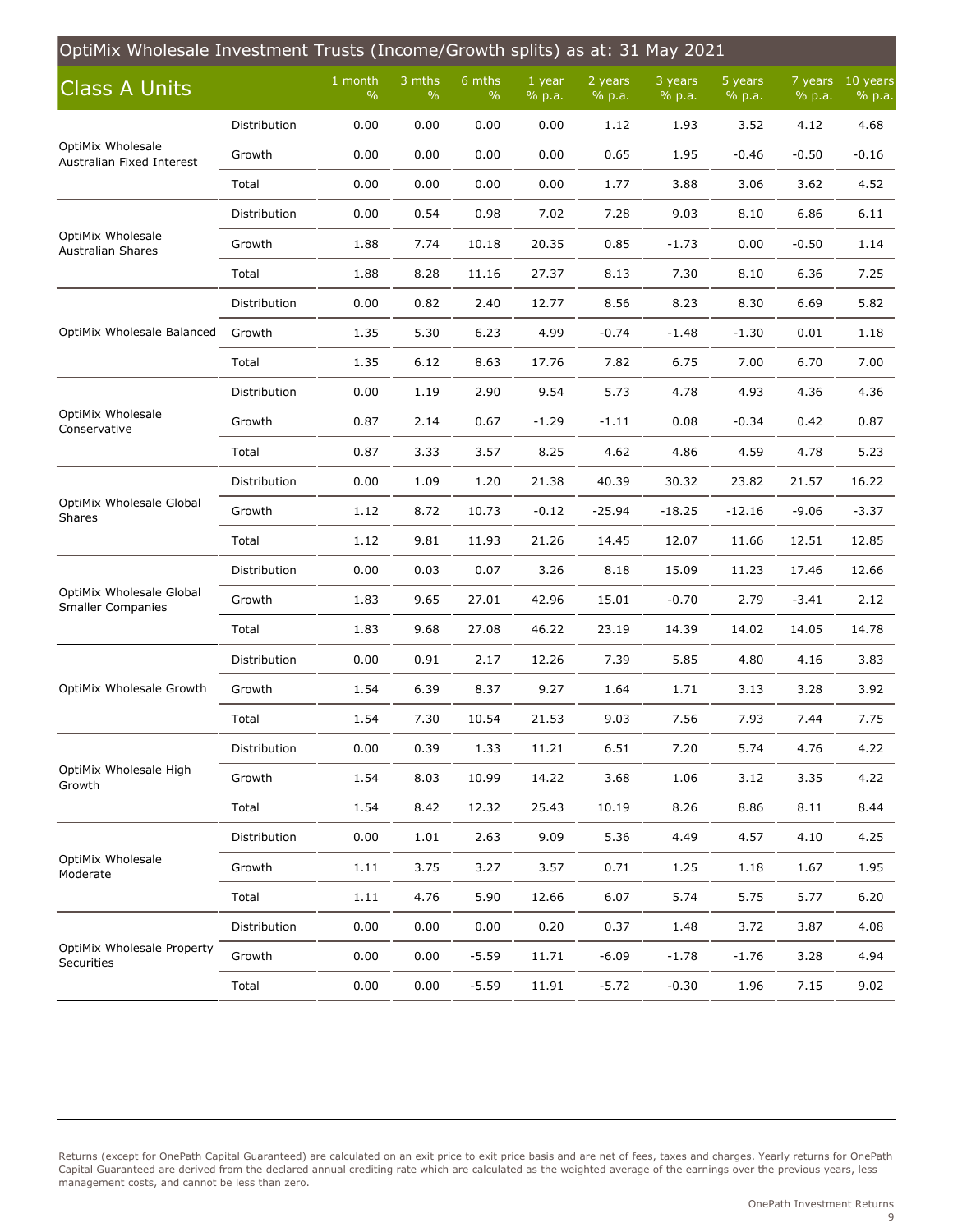| OptiMix Wholesale Investment Trusts (Income/Growth splits) as at: 31 May 2021 |              |                            |                          |                         |                  |                   |                   |                   |                   |                      |  |  |
|-------------------------------------------------------------------------------|--------------|----------------------------|--------------------------|-------------------------|------------------|-------------------|-------------------|-------------------|-------------------|----------------------|--|--|
| <b>Class B Units</b>                                                          |              | $1$ month<br>$\frac{0}{0}$ | 3 mths<br>$\%$           | 6 mths<br>$\frac{0}{0}$ | 1 year<br>% p.a. | 2 years<br>% p.a. | 3 years<br>% p.a. | 5 years<br>% p.a. | 7 years<br>% p.a. | $10$ years<br>% p.a. |  |  |
|                                                                               | Distribution | 0.00                       | 26.69                    | 26.39                   | 33.39            | 20.83             | 15.81             | 12.16             | 10.36             | 9.11                 |  |  |
| OptiMix Wholesale<br>Australian Fixed Interest                                | Growth       | 0.31                       | $-24.87$                 | $-29.00$                | $-33.27$         | $-18.81$          | $-11.69$          | $-8.88$           | $-6.52$           | $-4.37$              |  |  |
|                                                                               | Total        | 0.31                       | 1.82                     | $-2.61$                 | 0.12             | 2.02              | 4.12              | 3.28              | 3.84              | 4.74                 |  |  |
|                                                                               | Distribution | 0.00                       | 0.65                     | 1.14                    | 10.05            | 8.78              | 9.54              | 8.52              | 7.18              | 6.44                 |  |  |
| OptiMix Wholesale<br><b>Australian Shares</b>                                 | Growth       | 1.89                       | 7.69                     | 10.14                   | 17.61            | $-0.42$           | $-2.01$           | $-0.19$           | $-0.61$           | 0.93                 |  |  |
|                                                                               | Total        | 1.89                       | 8.34                     | 11.28                   | 27.66            | 8.36              | 7.53              | 8.33              | 6.57              | 7.37                 |  |  |
|                                                                               | Distribution | 0.00                       | 0.88                     | 2.49                    | 12.99            | 8.79              | 8.44              | 8.55              | 6.95              | 6.08                 |  |  |
| OptiMix Wholesale Balanced                                                    | Growth       | 1.37                       | 5.29                     | 6.26                    | 5.01             | $-0.76$           | $-1.48$           | $-1.33$           | $-0.03$           | 1.14                 |  |  |
|                                                                               | Total        | 1.37                       | 6.17                     | 8.75                    | 18.00            | 8.03              | 6.96              | 7.22              | 6.92              | 7.22                 |  |  |
|                                                                               | Distribution | 0.00                       | 1.16                     | 2.89                    | 10.05            | 6.29              | 5.14              | 5.29              | 4.68              | 4.69                 |  |  |
| OptiMix Wholesale<br>Conservative                                             | Growth       | 0.87                       | 2.22                     | 0.77                    | $-1.59$          | $-1.46$           | $-0.08$           | $-0.49$           | 0.31              | 0.75                 |  |  |
|                                                                               | Total        | 0.87                       | 3.38                     | 3.66                    | 8.46             | 4.83              | 5.06              | 4.80              | 4.99              | 5.44                 |  |  |
|                                                                               | Distribution | 0.00                       | 1.30                     | 1.48                    | 22.38            | 17.19             | 13.95             | 13.99             | 14.60             | 11.09                |  |  |
| OptiMix Wholesale Global<br>Shares                                            | Growth       | 1.14                       | 8.60                     | 10.59                   | $-0.87$          | $-3.14$           | $-2.07$           | $-2.35$           | $-2.04$           | 1.86                 |  |  |
|                                                                               | Total        | 1.14                       | 9.90                     | 12.07                   | 21.51            | 14.05             | 11.88             | 11.64             | 12.56             | 12.95                |  |  |
| OnePath Wholesale Global<br>Smaller Companies Shares <sup>1</sup>             | Distribution | 0.00                       | 0.00                     | 0.00                    | 3.28             | 6.01              | 11.83             | 9.58              | 15.75             | 11.43                |  |  |
|                                                                               | Growth       | 1.84                       | 9.74                     | 27.21                   | 43.22            | 17.39             | 2.74              | 4.65              | -1.49             | 3.57                 |  |  |
|                                                                               | Total        | 1.84                       | 9.74                     | 27.21                   | 46.50            | 23.40             | 14.57             | 14.23             | 14.26             | 15.00                |  |  |
|                                                                               | Distribution | 0.00                       | 0.97                     | 2.33                    | 12.67            | 7.69              | 6.11              | 5.30              | 4.59              | 4.29                 |  |  |
| OptiMix Wholesale Growth                                                      | Growth       | 1.56                       | 6.38                     | 8.32                    | 9.10             | 1.56              | 1.66              | 2.85              | 3.06              | 3.68                 |  |  |
|                                                                               | Total        | 1.56                       | 7.35                     | 10.65                   | 21.77            | 9.25              | 7.77              | 8.15              | 7.65              | 7.97                 |  |  |
|                                                                               | Distribution | 0.00                       | 0.43                     | 1.44                    | 11.80            | 8.80              | 8.76              | 6.81              | 5.66              | 4.91                 |  |  |
| OptiMix Wholesale High<br>Growth                                              | Growth       | 1.56                       | 8.05                     | 10.99                   | 13.89            | 1.63              | $-0.27$           | 2.27              | 2.67              | 3.75                 |  |  |
|                                                                               | Total        | 1.56                       | 8.48                     | 12.43                   | 25.69            | 10.43             | 8.49              | 9.08              | 8.33              | 8.66                 |  |  |
|                                                                               | Distribution | 0.00                       | 1.05                     | 2.77                    | 9.36             | 5.68              | 4.77              | 4.84              | 4.34              | 4.38                 |  |  |
| OptiMix Wholesale<br>Moderate                                                 | Growth       | 1.13                       | 3.76                     | 3.24                    | 3.52             | 0.60              | 1.18              | 1.12              | 1.64              | 2.03                 |  |  |
|                                                                               | Total        | 1.13                       | 4.81                     | 6.01                    | 12.88            | 6.28              | 5.95              | 5.96              | 5.98              | 6.41                 |  |  |
|                                                                               | Distribution | 0.00                       | 0.70                     | 0.67                    | 2.39             | 2.09              | 2.92              | 4.58              | 4.58              | 4.66                 |  |  |
| OptiMix Wholesale Property<br>Securities                                      | Growth       | 2.22                       | 9.12                     | 4.53                    | 22.57            | $-2.36$           | 0.68              | $-0.17$           | 4.47              | 5.77                 |  |  |
|                                                                               | Total        | 2.22                       | 9.82                     | 5.20                    | 24.96            | $-0.27$           | 3.60              | 4.41              | 9.05              | 10.43                |  |  |
| <b>Closed funds</b>                                                           |              | 1 month<br>$\%$            | 3 mths<br>$\frac{0}{0}$  | 6 mths<br>$\%$          | 1 year<br>% p.a. | 2 years<br>% p.a. | 3 years<br>% p.a. | 5 years<br>% p.a. | 7 years<br>% p.a. | 10 years<br>% p.a.   |  |  |
|                                                                               | Distribution |                            | $\overline{\phantom{a}}$ |                         |                  |                   |                   |                   |                   |                      |  |  |
| OptiMix Wholesale<br><b>Enhanced Cash</b>                                     | Growth       |                            |                          |                         |                  |                   |                   |                   |                   |                      |  |  |
|                                                                               | Total        |                            |                          |                         |                  |                   |                   |                   |                   |                      |  |  |
|                                                                               |              |                            |                          |                         |                  |                   |                   |                   |                   |                      |  |  |

 $<sup>1</sup>$  Formerly known as OptiMix Wholesale Global Smaller Companies</sup>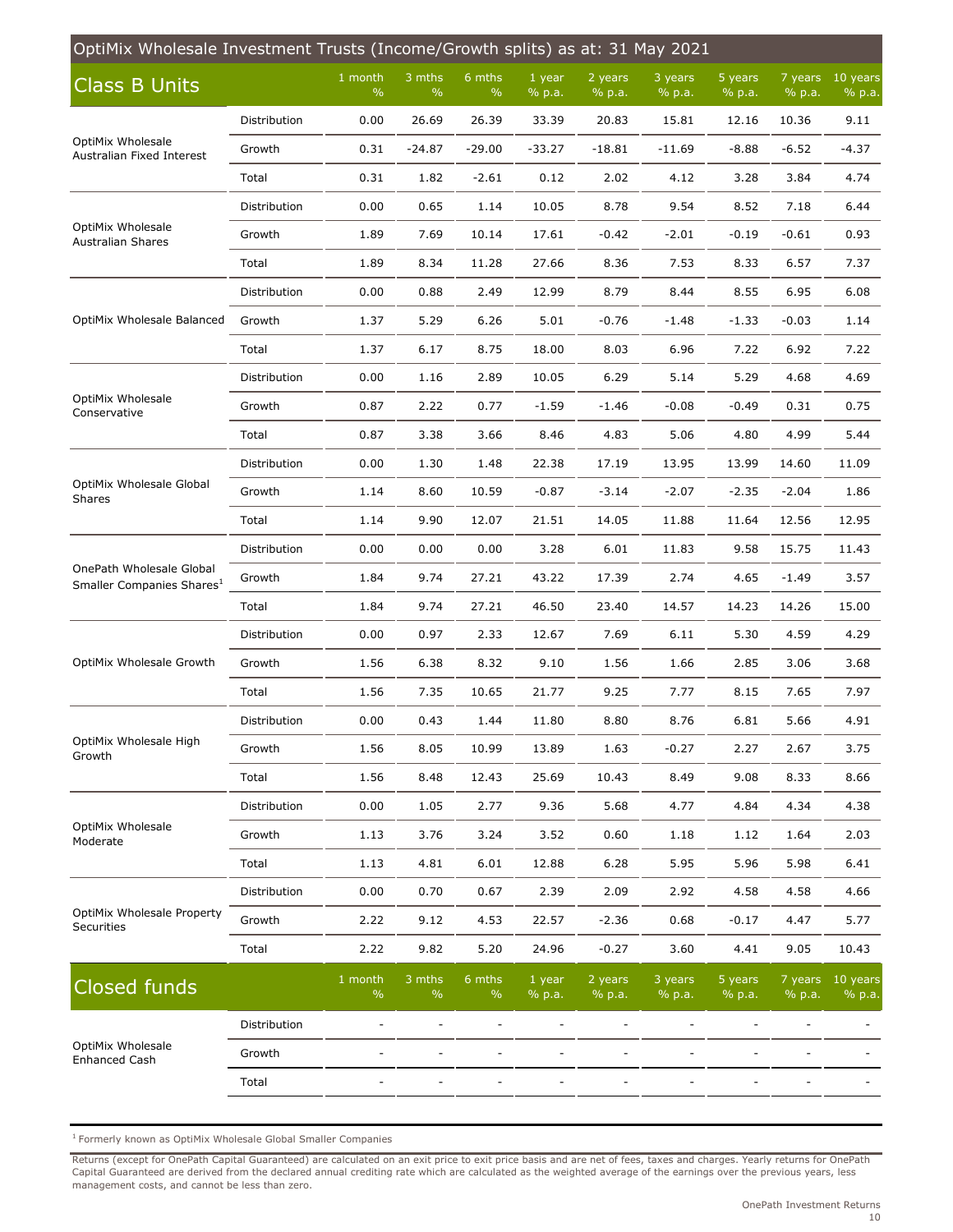## Market data and performance as at: 31 May 2021

| Currencies     |           | Previous | $\%$      |            |
|----------------|-----------|----------|-----------|------------|
|                | Month end | month    | Movement  | 1 year ago |
| AUD/USD        | 0.7741    | 0.7725   | 0.2071    | 0.6638     |
| AUD/GBP        | 0.5445    | 0.5579   | $-2.3977$ | 0.5369     |
| AUD/JPY        | 84.6772   | 84.4327  | 0.2896    | 71.5145    |
| <b>AUD/EUR</b> | 0.6331    | 0.6417   | $-1.3377$ | 0.5968     |
| <b>AUD/HKD</b> | 6.0076    | 5.9995   | 0.1355    | 5.1451     |

| Market performance (local currency)           |          |                  |          |                |                 |                 |                          |  |  |  |  |  |  |
|-----------------------------------------------|----------|------------------|----------|----------------|-----------------|-----------------|--------------------------|--|--|--|--|--|--|
| Market movement                               |          | 1 month 3 months | 6 months | 1 year<br>p.a. | 3 years<br>p.a. | 5 years<br>p.a. | 10 years<br>p.a.         |  |  |  |  |  |  |
| <b>Australian fixed interest</b>              |          |                  |          |                |                 |                 |                          |  |  |  |  |  |  |
| Bloomberg AusBond Composite 0+ Yr             | 0.27%    | 1.64%            | $-2.68%$ | $-1.21%$       | 4.14%           | 3.32%           | 4.93%                    |  |  |  |  |  |  |
| Bloomberg AusBond Treasury 0+ Yr              | 0.30%    | 1.86%            | $-3.39%$ | $-2.74%$       | 4.13%           | 3.15%           | 4.73%                    |  |  |  |  |  |  |
| Bloomberg AusBond Semi Govt 0+ Yr             | 0.26%    | 1.68%            | $-2.30%$ | 0.04%          | 4.38%           | 3.41%           | 5.18%                    |  |  |  |  |  |  |
| Bloomberg AusBond Credit 0+ Yr Index          | 0.22%    | 0.96%            | $-0.67%$ | 2.92%          | 4.76%           | 4.25%           | 5.44%                    |  |  |  |  |  |  |
| Bloomberg AusBond Infl Govt 0+ Yr             | 0.90%    | 4.06%            | $-0.29%$ | 5.34%          | 5.40%           | 4.01%           | 5.50%                    |  |  |  |  |  |  |
| Bloomberg AusBond Bank Bill Index             | $0.00\%$ | 0.01%            | 0.01%    | 0.06%          | 1.01%           | 1.33%           | 2.23%                    |  |  |  |  |  |  |
| Bloomberg AusBond Non Govt 0+ Yr              | 0.16%    | 0.85%            | $-0.92%$ | 1.82%          | 4.27%           | 3.74%           | 5.11%                    |  |  |  |  |  |  |
| <b>Australia shares</b>                       |          |                  |          |                |                 |                 |                          |  |  |  |  |  |  |
| S&P ASX 300/OLD All Ordinaries                | 2.31%    | 8.53%            | 11.95%   | 28.72%         | 10.10%          | 10.22%          | 8.75%                    |  |  |  |  |  |  |
| S&P ASX 200/OLD All Ordinaries                | 2.34%    | 8.48%            | 11.74%   | 28.23%         | 9.95%           | 10.11%          | 8.82%                    |  |  |  |  |  |  |
| NEW All Ords/OLD All Ordinaries               | 1.96%    | 7.90%            | 11.70%   | 29.96%         | 10.44%          | 10.47%          | 8.86%                    |  |  |  |  |  |  |
| <b>S&amp;P ASX 20</b>                         | 3.71%    | 9.74%            | 16.92%   | 33.47%         | 11.60%          | 10.31%          | 8.64%                    |  |  |  |  |  |  |
| <b>S&amp;P ASX 50</b>                         | 2.91%    | 8.84%            | 12.53%   | 27.59%         | 10.07%          | 9.80%           | 8.74%                    |  |  |  |  |  |  |
| <b>S&amp;P ASX MIDCAP 50</b>                  | 0.92%    | 9.12%            | 10.03%   | 36.36%         | 11.68%          | 12.57%          | 11.00%                   |  |  |  |  |  |  |
| <b>S&amp;P ASX 100</b>                        | 2.60%    | 8.89%            | 12.18%   | 29.02%         | 10.38%          | 10.22%          | 9.07%                    |  |  |  |  |  |  |
| <b>S&amp;P ASX Small Ords</b>                 | 0.27%    | 6.09%            | 10.42%   | 26.73%         | 7.89%           | 10.27%          | 5.12%                    |  |  |  |  |  |  |
| S&P ASX 200 Prop/Prop Trusts                  | 2.38%    | 8.29%            | 12.24%   | 28.49%         | 10.17%          | 10.49%          | 8.66%                    |  |  |  |  |  |  |
| <b>International fixed interest</b>           |          |                  |          |                |                 |                 |                          |  |  |  |  |  |  |
| <b>Barclays Capital Global Aggregate</b>      | 0.21%    | 0.03%            | $-1.84%$ | $-0.17%$       | 3.92%           | 3.18%           | 5.26%                    |  |  |  |  |  |  |
| <b>Barclays Capital Global Treasury Hdged</b> | 0.17%    | $0.00\%$         | $-2.33%$ | $-1.73%$       | 3.53%           | 2.81%           | 5.21%                    |  |  |  |  |  |  |
| <b>International shares</b>                   |          |                  |          |                |                 |                 |                          |  |  |  |  |  |  |
| (US) Dow Jones                                | 1.93%    | 11.63%           | 16.50%   | 36.03%         | 12.89%          | 15.66%          | 11.34%                   |  |  |  |  |  |  |
| (US) S&P 500                                  | 0.55%    | 10.31%           | 16.08%   | 38.10%         | 15.83%          | 14.93%          | 12.07%                   |  |  |  |  |  |  |
| (UK) FTSE 100                                 | 0.76%    | 8.32%            | 12.07%   | 15.57%         | $-2.93%$        | 2.42%           | 1.60%                    |  |  |  |  |  |  |
| (Japan) Nikkei 225                            | 0.16%    | $-0.37%$         | 9.18%    | 31.91%         | 9.14%           | 10.86%          | 11.53%                   |  |  |  |  |  |  |
| (Hong Kong) Hang Seng                         | 2.09%    | 1.28%            | 11.43%   | 30.13%         | 2.64%           | 11.26%          | 5.30%                    |  |  |  |  |  |  |
| (Germany) MSCI Germany                        | 1.73%    | 10.58%           | 15.80%   | 30.52%         | 6.11%           | 8.05%           | 7.85%                    |  |  |  |  |  |  |
| <b>Market Performance</b>                     |          |                  |          |                |                 |                 |                          |  |  |  |  |  |  |
| MSCI Wld Ex Aus \$A                           | 1.05%    | 9.72%            | 15.83%   | 37.72%         | 14.62%          | 14.60%          | 11.98%                   |  |  |  |  |  |  |
| MSCI World \$A                                | 1.09%    | 9.71%            | 15.77%   | 37.55%         | 14.54%          | 14.51%          | 11.90%                   |  |  |  |  |  |  |
| MSCI Europe Gross - local                     | 2.47%    | 11.57%           | 15.66%   | 29.33%         | 7.50%           | 9.15%           | 7.74%                    |  |  |  |  |  |  |
| <b>MSCI Emerging Markets (Free)</b>           | 1.37%    | 2.14%            | 13.70%   | 44.37%         | 11.17%          | 14.16%          | 7.73%                    |  |  |  |  |  |  |
| MSCI Emerging Markets (Free) in AUD           | 2.11%    | 3.30%            | 9.61%    | 29.49%         | 8.82%           | 12.38%          | 7.50%                    |  |  |  |  |  |  |
| MSCI North America Gross - local              | 0.63%    | 9.96%            | 16.40%   | 41.42%         | 18.16%          | 17.18%          | 13.97%                   |  |  |  |  |  |  |
| FTSE EPRA/NAREIT Global Index ex Aust         |          |                  |          |                |                 |                 |                          |  |  |  |  |  |  |
| hedged to AUD                                 | 1.18%    | 10.58%           | 16.98%   | 27.71%         | 2.21%           | 2.10%           | 4.93%                    |  |  |  |  |  |  |
|                                               |          | 1 month 3 months | 6 months | 1 year<br>p.a. | 3 years<br>p.a. | p.a.            | 5 years 10 years<br>р.а. |  |  |  |  |  |  |